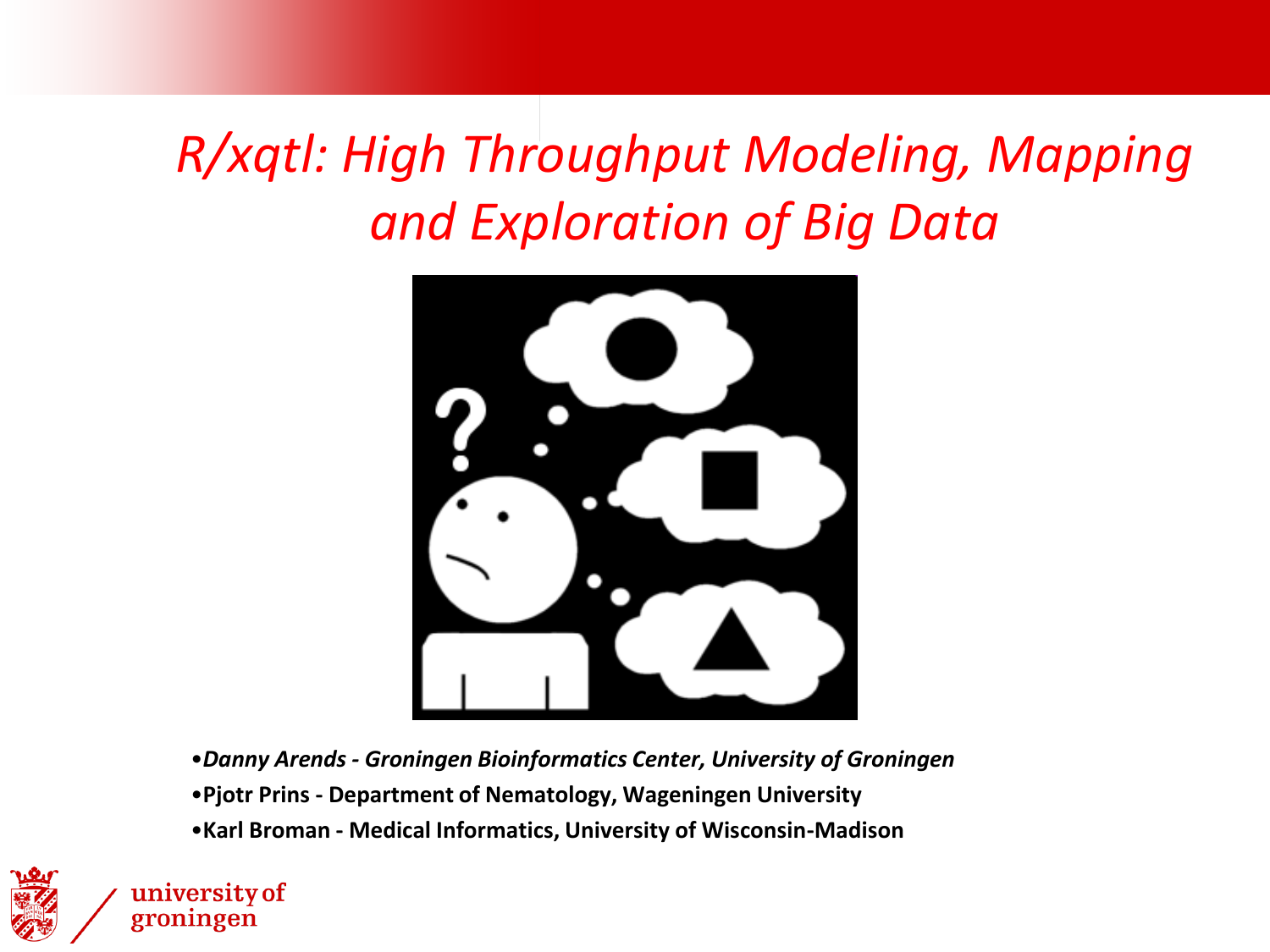## DOGMA:

DNA -> string information sporting information PROTECTOR MOLECULES **Goal or function** However this is not<br>So how do we model what the completion of the completion of the completion of the completion of the completion of the completion of the completion of the completion of the completion of the completion o So how do we model what  $\overline{O_{\sim}}$  when for anything we might forget

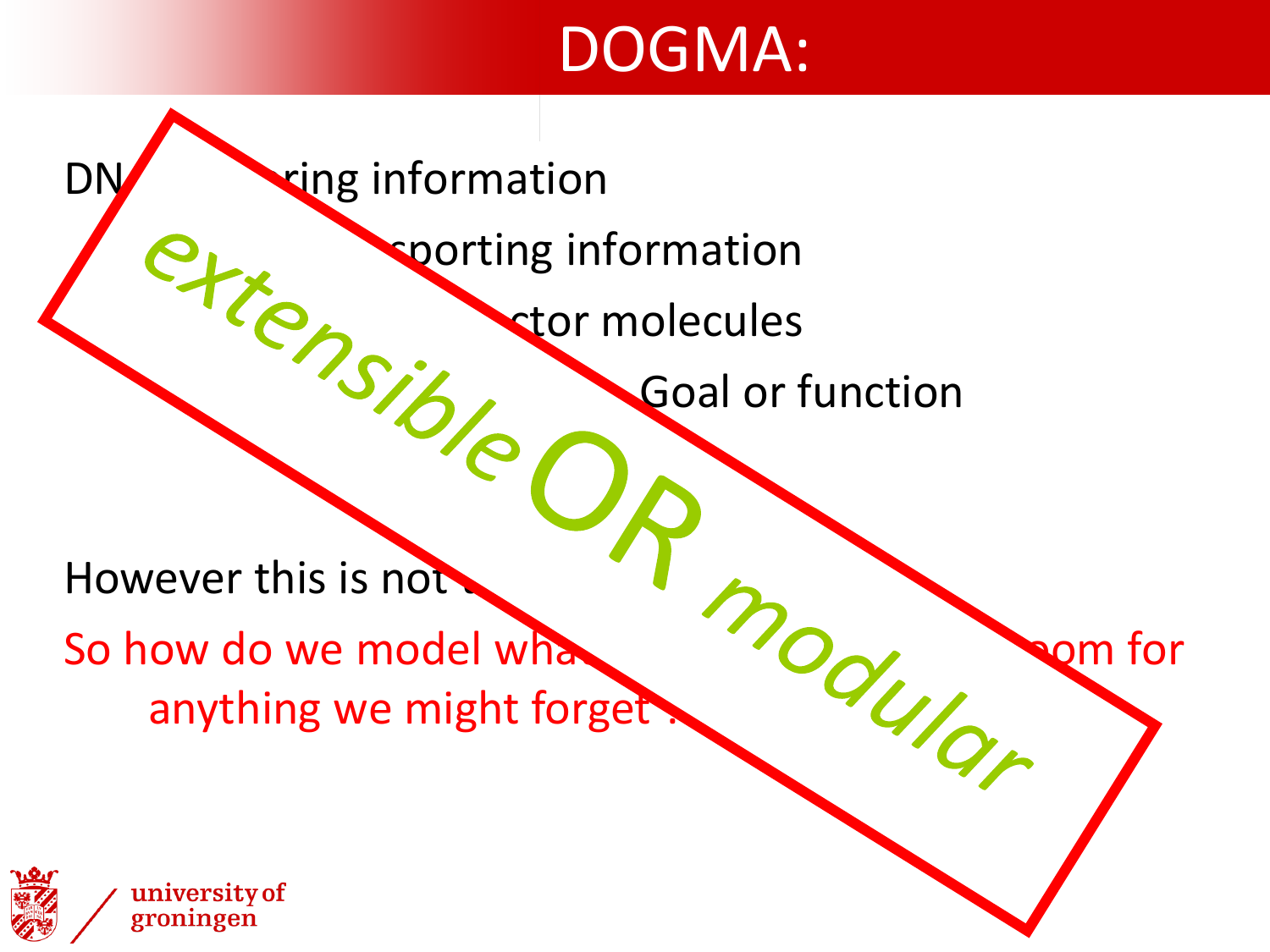# Storing this data



university of<br>groningen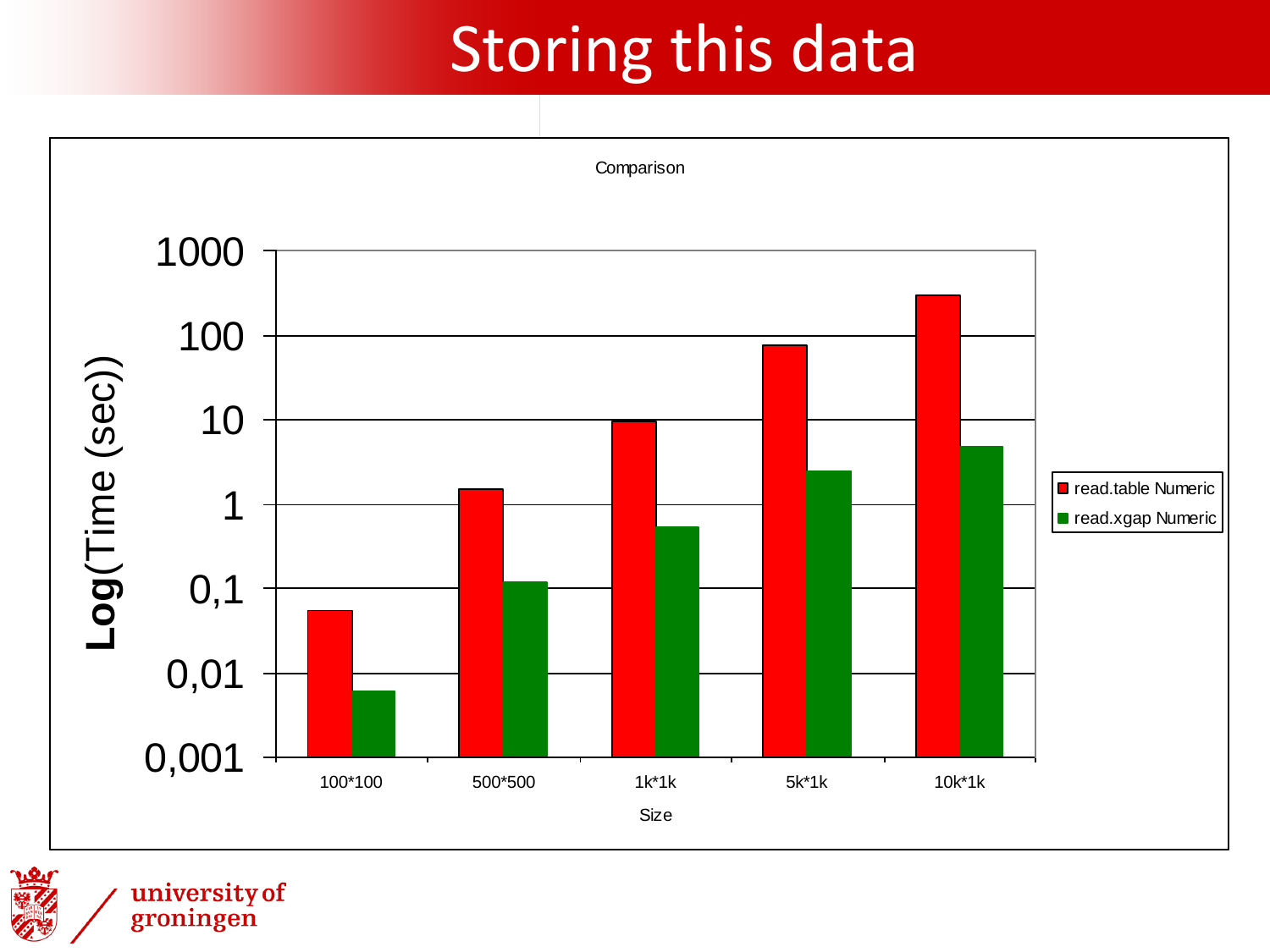### DOGMA:

#### DNA -> Storing information

#### RNA -> Transporting information

#### PROTEIN -> Effector molecules

#### METABOLITE -> Goal or function

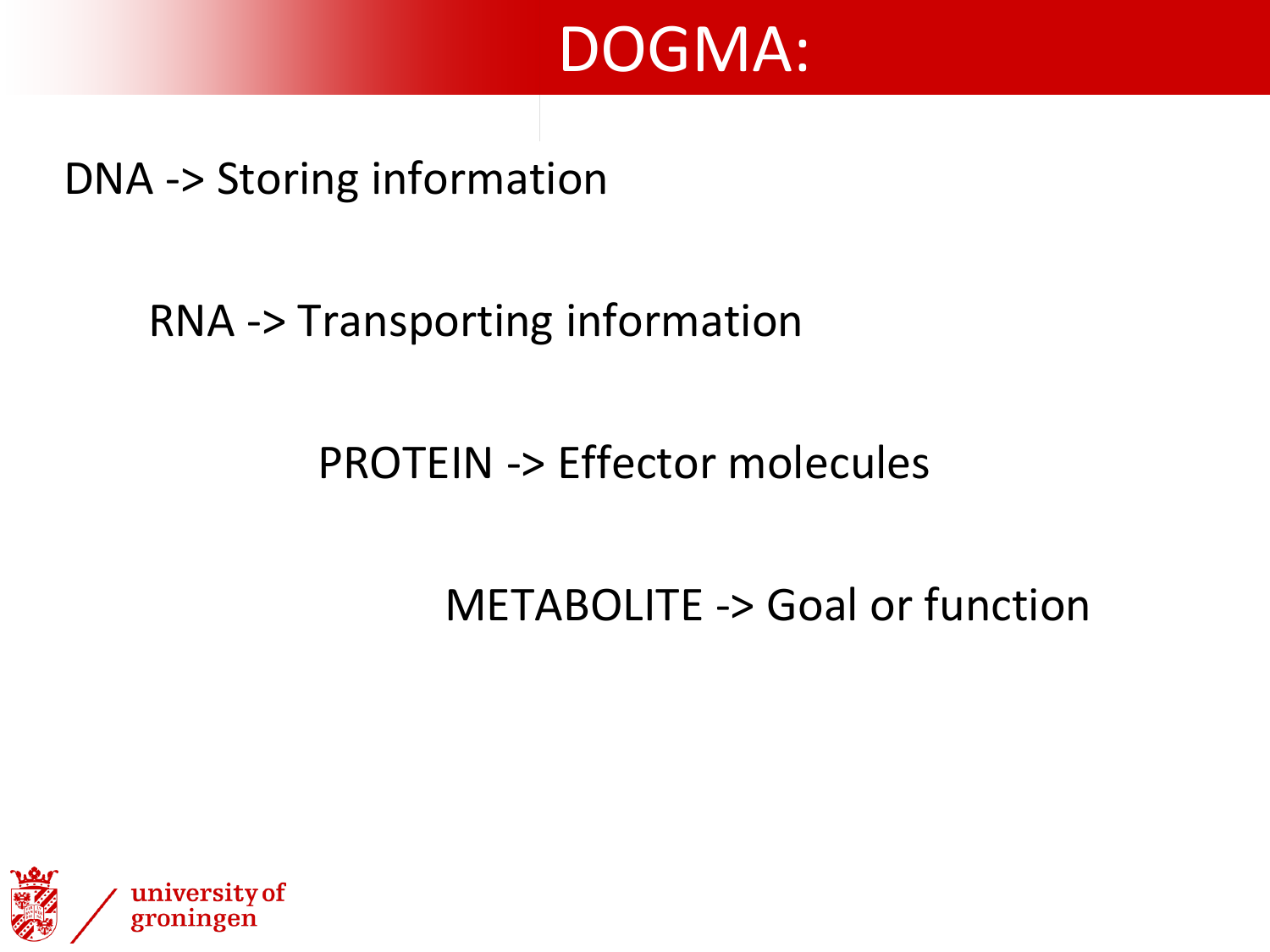# Modeling: Quantitative traits



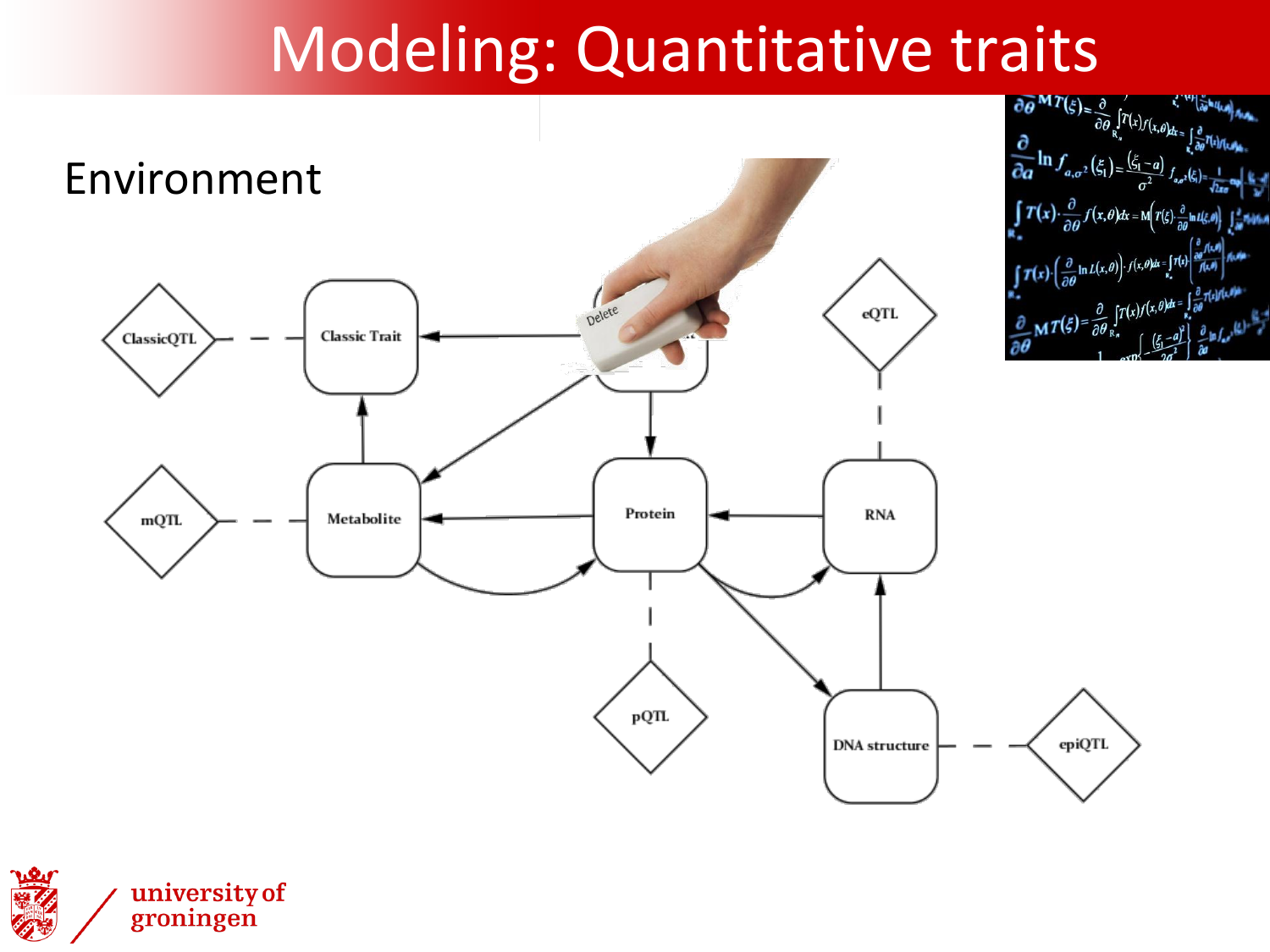# Reduced Model



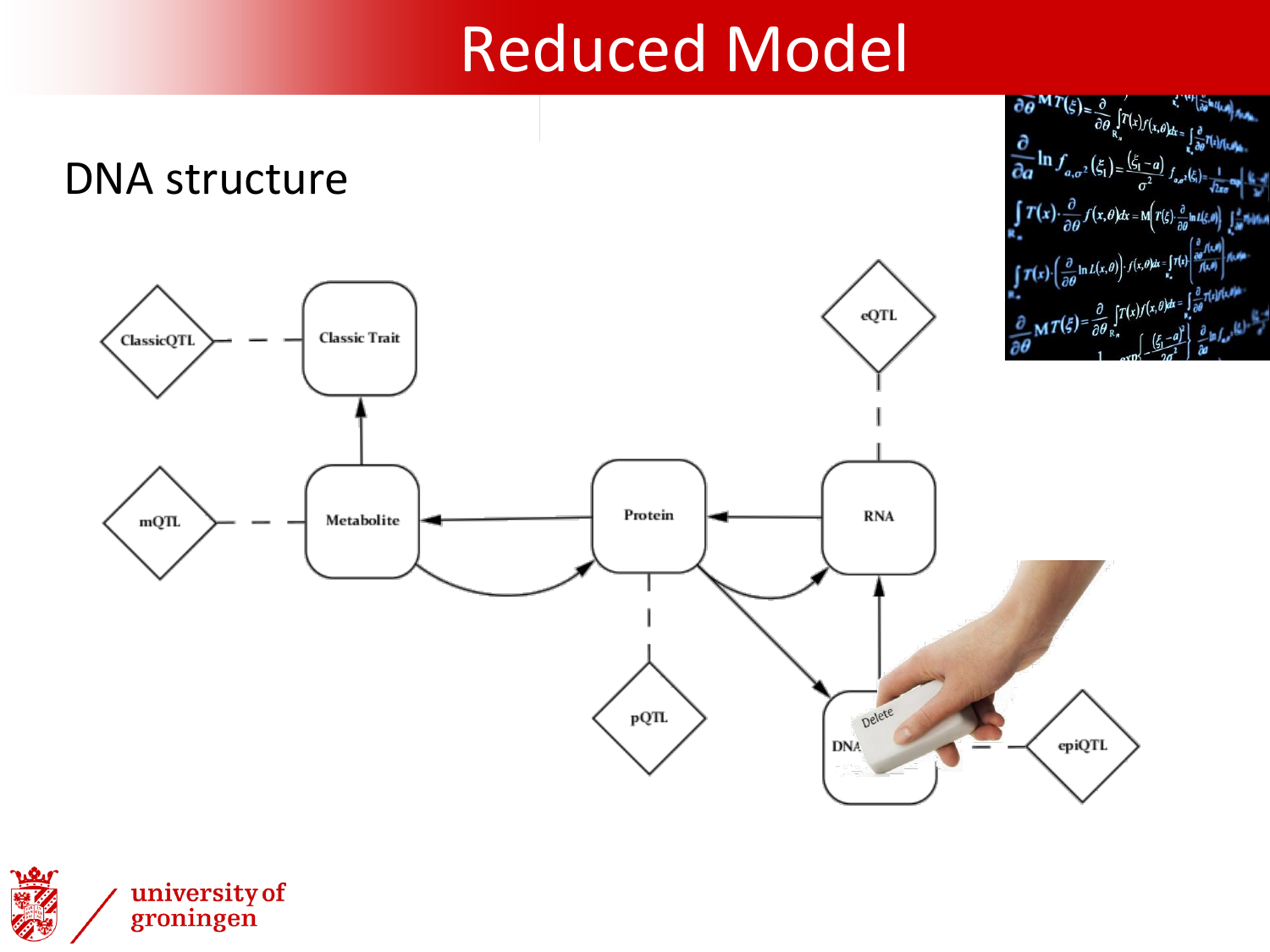# Reduced Model

#### Measure







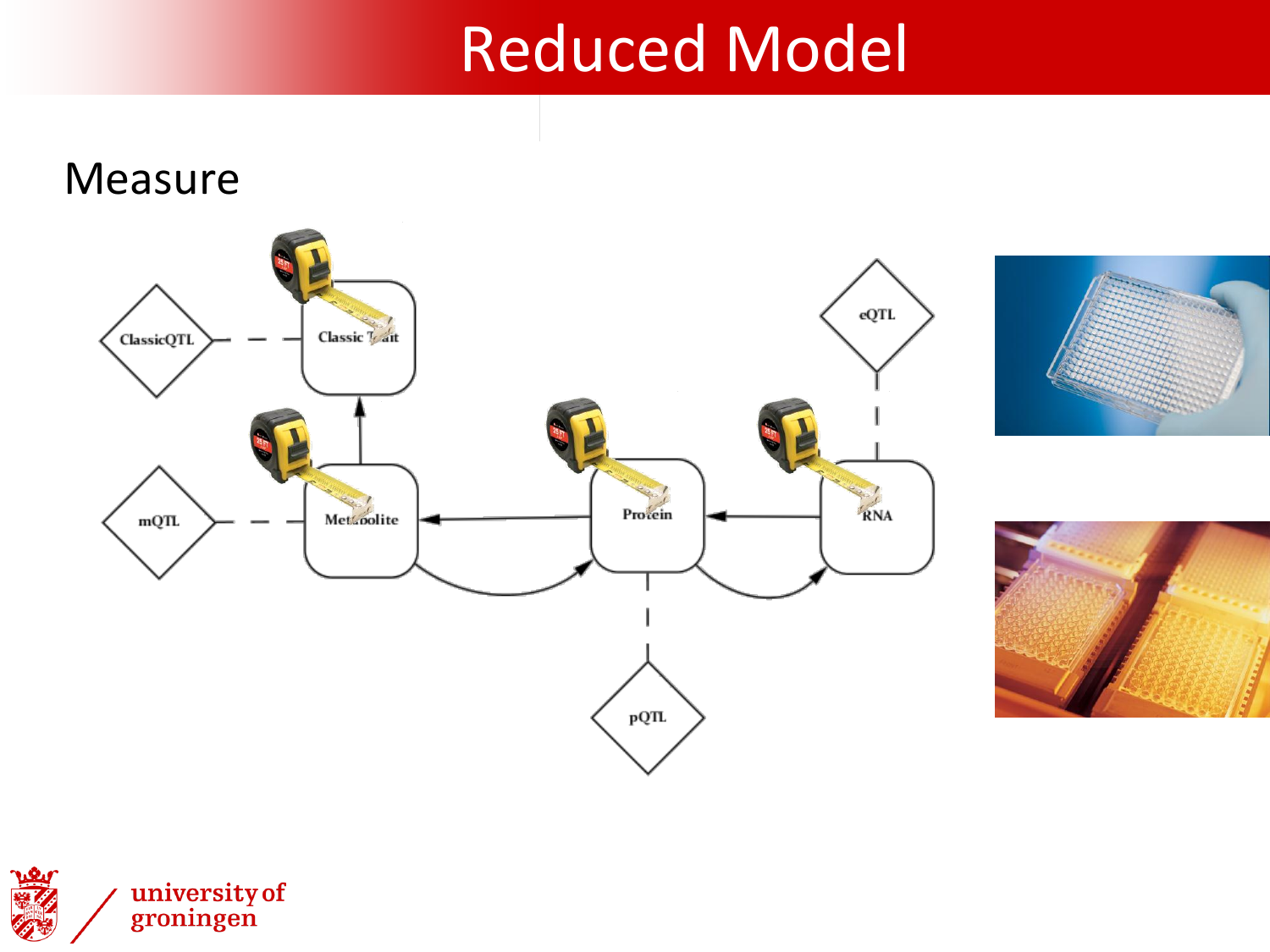# How to calculate

#### Using R programming environment

- Statistical tools
- R/qtl (Karl Broman)
- SNOW (Tierney)

#### Computational effort: # traits and # permutations



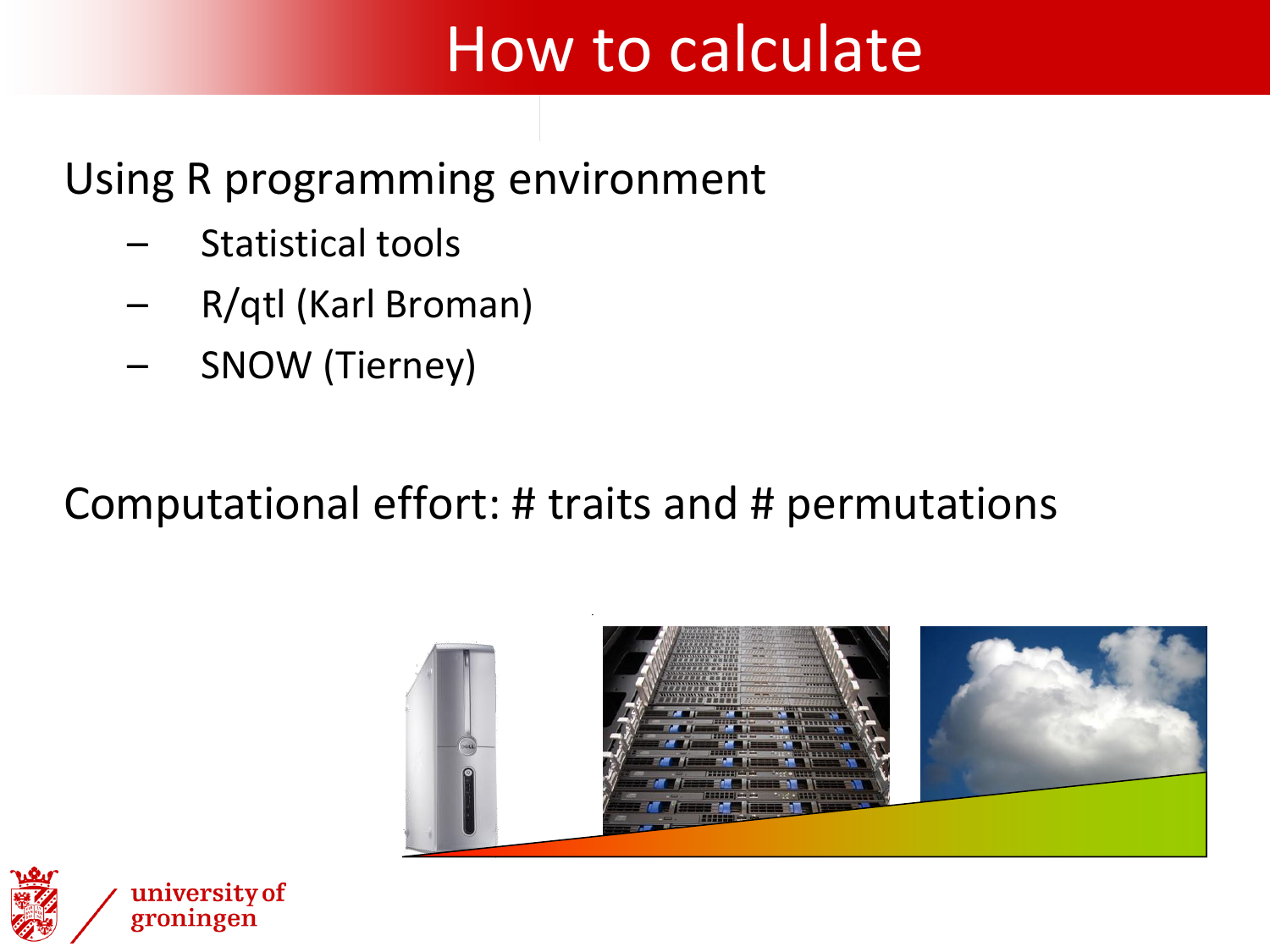# R/qtl

#### Framework for QTL mapping in experimental crosses

Karl Broman, Saunak Sen, Gary Churchill, Danny Arends, Pjotr Prins, Ritsert Jansen





university of groningen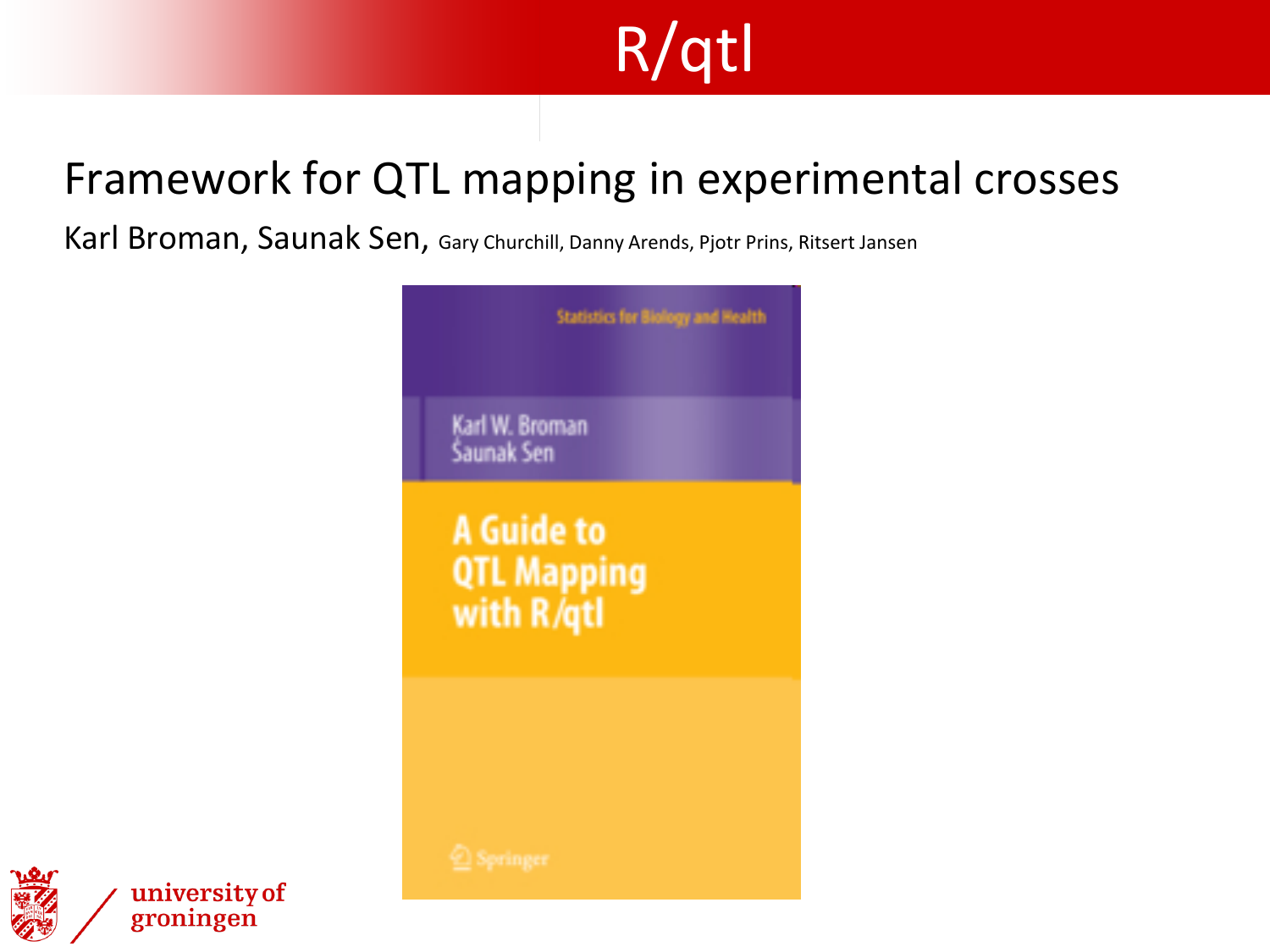# Explore using visualizations

#### Exploring using R





Circular genome plot

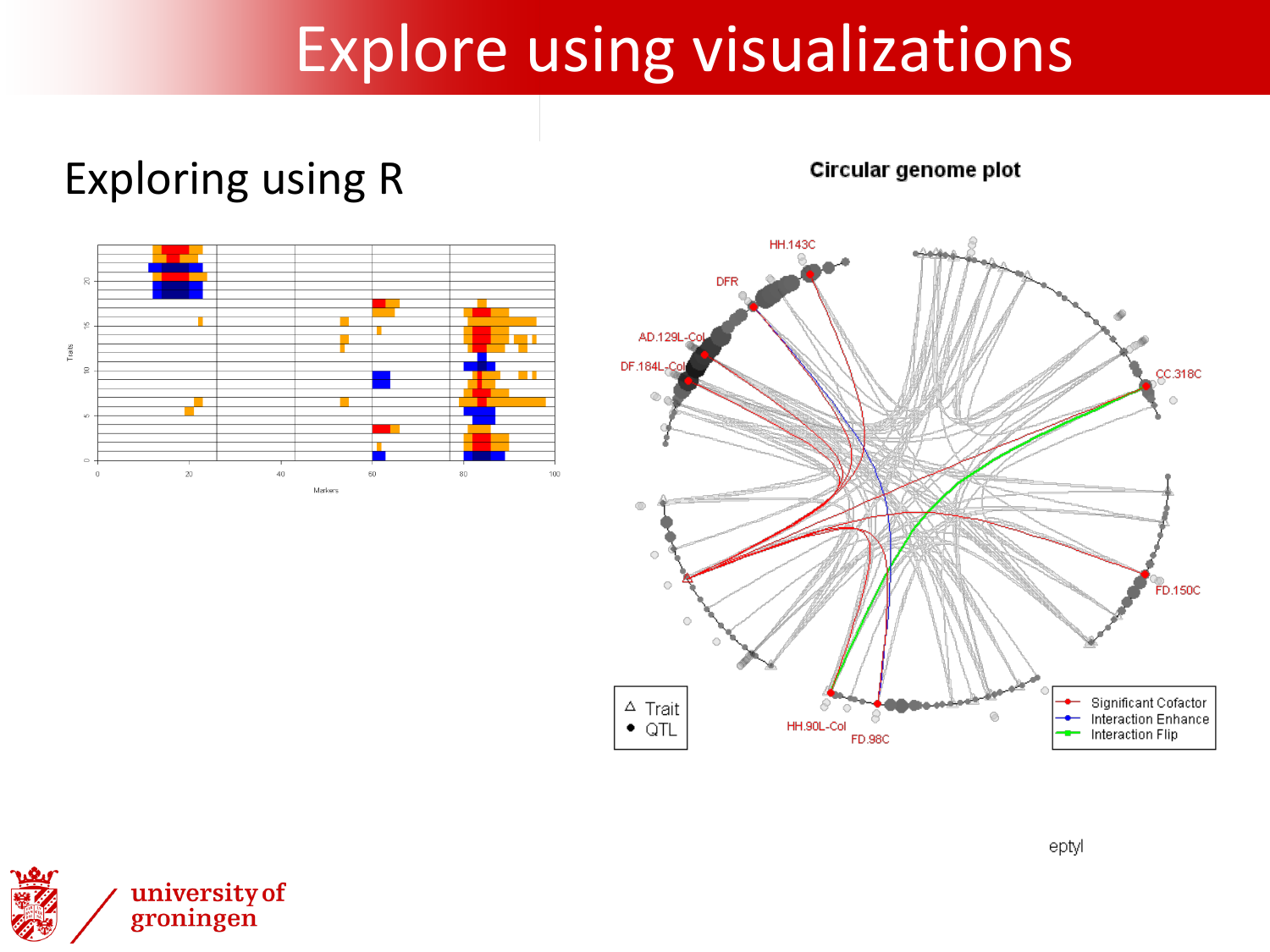# Making sense out of it



Find regions affecting multiple traits

Causality analysis Within a phenotype level Between phenotype levels



(not yet in R/qtl but will be added soon)

university of

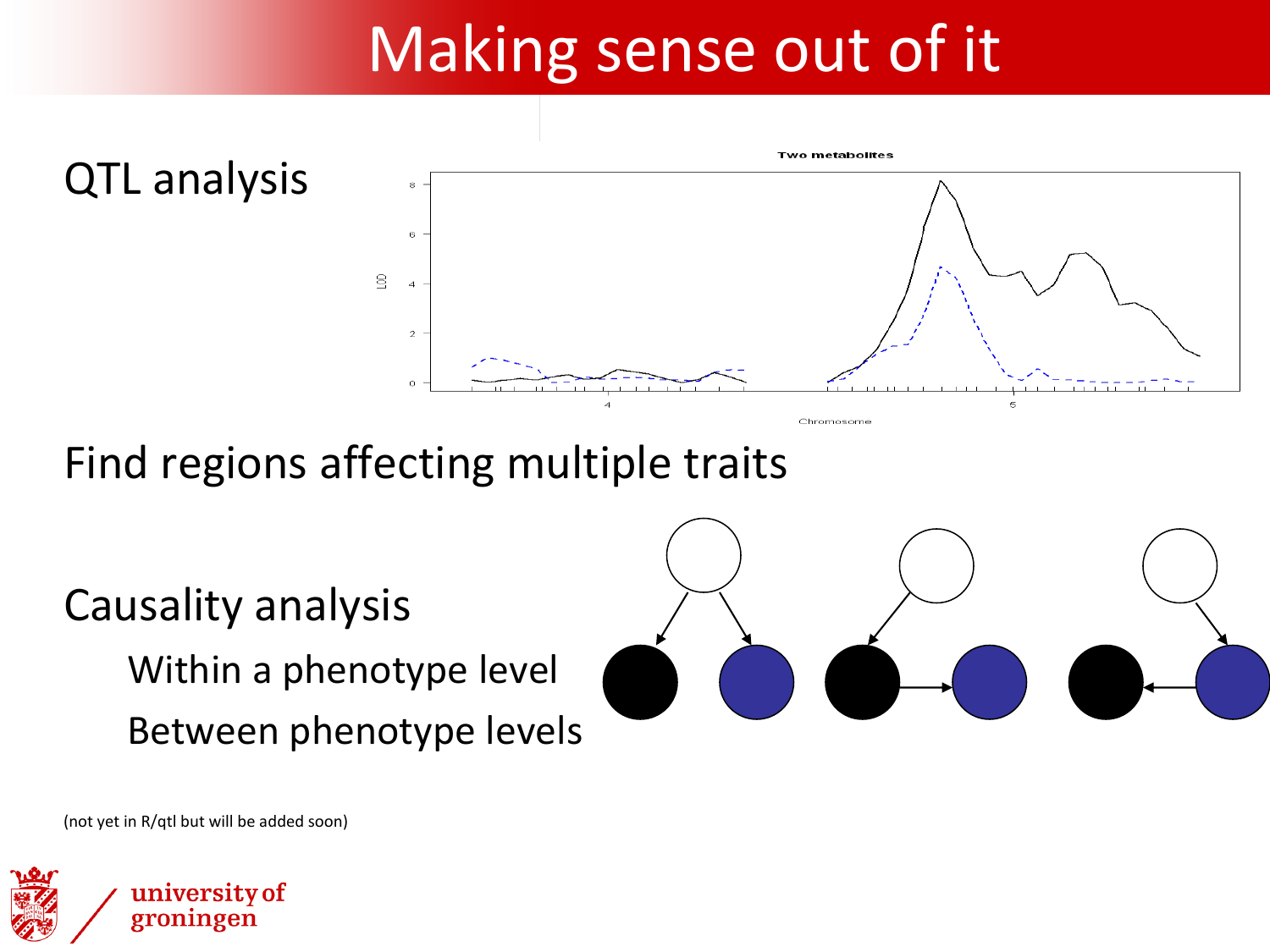# Interactive plots

Showing it to the world:

Interactive plots

- Interactive SVG / VRML
	- Web [Click](http://www.biosources.nl/iplot/) and standalone
- Standalone java viewer ([Click\)](QTLviewer.jar)
	- E.g. High performance viewer





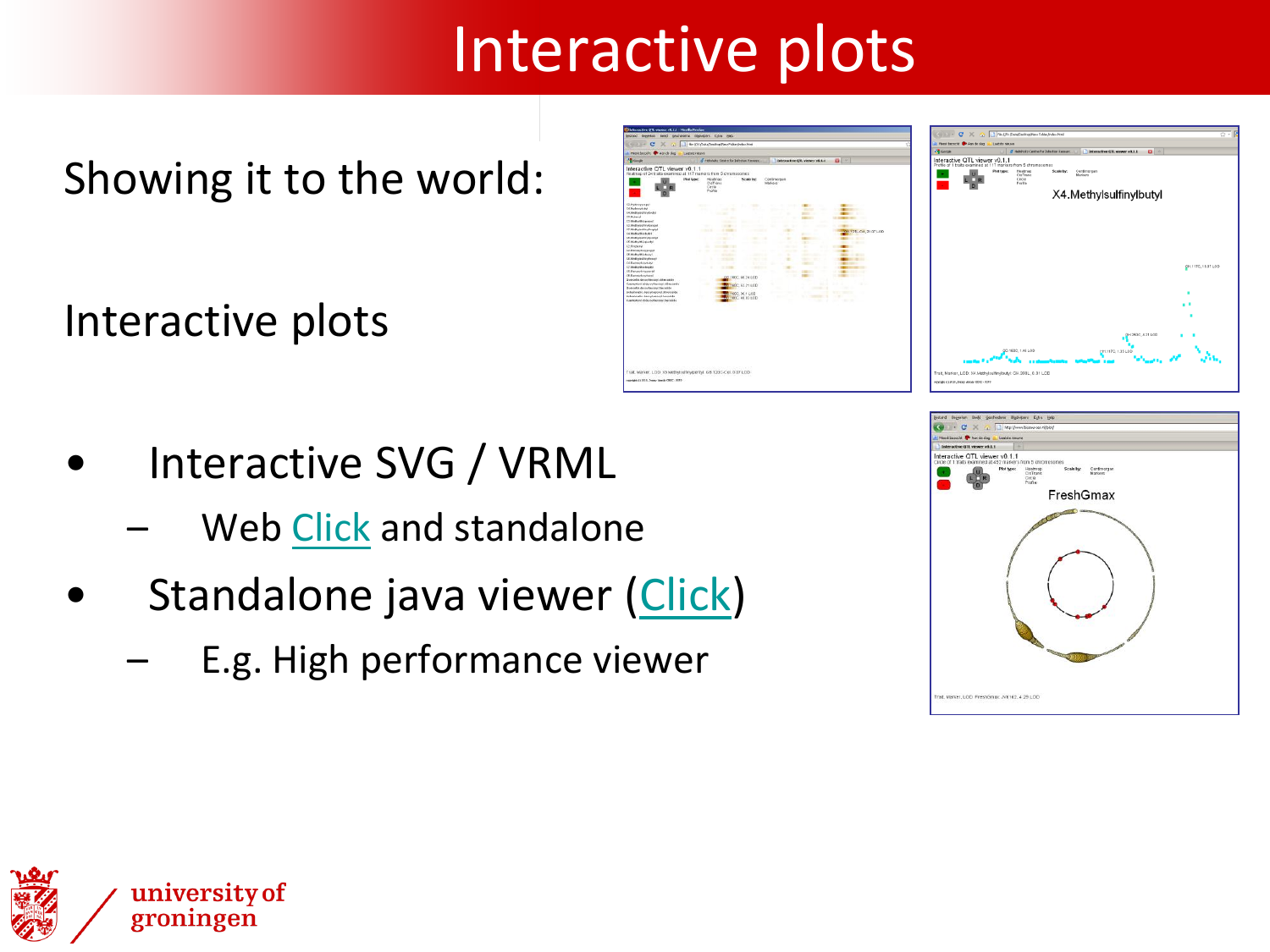### **Overview**

#### Our choices:

To Store Big Data (Molgenis) To Structure Big Data (XGAP) To Transport Big Data (Binary) Make sense of Big Data (Desktop, Cluster, Cloud) Extract knowledge from Big Data (R and R/qtl) To share this knowledge (Interactive Visualizations)